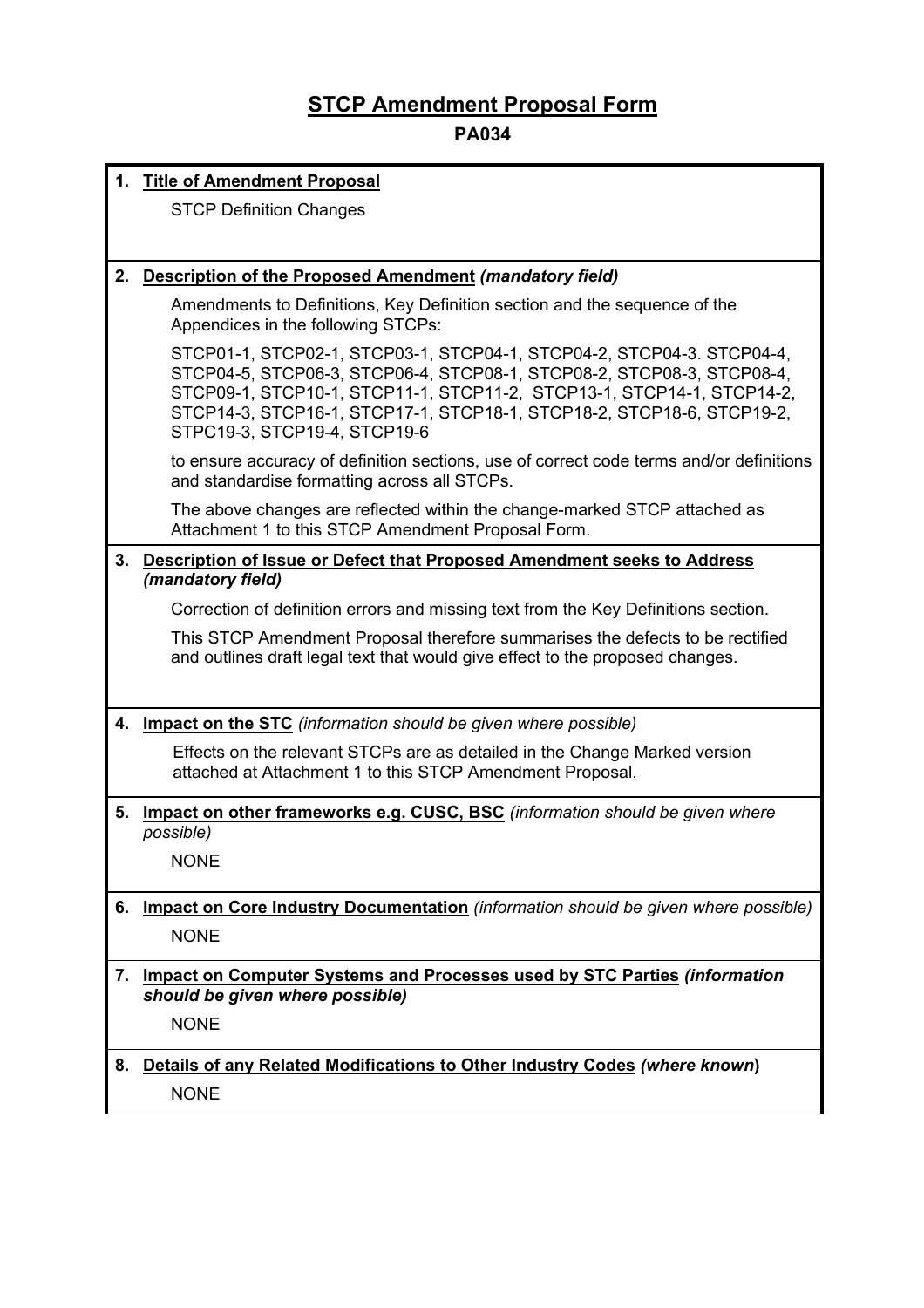## **9. Justification for Proposed Amendment with Reference to Applicable STC Objectives** *(mandatory field)*

It is the view of the proposer that should these changes should be incorporated within the relevant STCPs. This would better facilitate the following Applicable STC Objectives:

- the development, maintenance and operation of an efficient, economical and coordinated system of electricity transmission
- protection of the security and quality of supply and safe operation of the GB Transmission System insofar as it relates to the interactions between transmission licensees
- promotion of good industry practice and efficiency in the implementation and administration of the arrangements described in the STC.

| <b>Details of Proposer</b><br>Organisation's Name                                                                             | National Grid plc                                                                           |  |
|-------------------------------------------------------------------------------------------------------------------------------|---------------------------------------------------------------------------------------------|--|
| Capacity in which the<br>Amendment is being proposed                                                                          | <b>STC Party</b>                                                                            |  |
| (i.e. STC Party or other Party as<br>designated by the Authority pursuant to<br>STC section B7.2.2.1 (b))                     |                                                                                             |  |
| <b>Details of Proposer's Representative</b><br>Name<br>Organisation<br>Telephone Number<br>Email Address                      | <b>Andrew Truswell</b><br><b>National Grid</b><br>01926 656388<br>Andrew.Truswell@ngtuk.com |  |
| <b>Details of Representative's Alternate</b><br>Name<br>Organisation<br>Telephone Number<br>Email Address                     | <b>Ben Graff</b><br>National Grid Company plc<br>01926 656368<br>Ben.Graff@ngtuk.com        |  |
| <b>Attachments (Yes/No): Yes</b><br>If yes, title and number of pages of each attachment:<br>Attachment 1: Revised STCPs text |                                                                                             |  |

## **Notes:**

- 1. Those wishing to propose an Amendment to the STC should do so by filling in this "Amendment Proposal Form" that is based on the provisions contained in Section 7.2 of the STC.
- 2. The Committee Secretary will check that the form has been completed, in accordance with the requirements of the STC, prior to submitting it to the Committee. If the Committee Secretary accepts the Amendment Proposal form as complete, then she/he will write back to the Proposer informing them of the reference number for the Amendment Proposal and the date on which the Committee will consider the Proposal. If, in the opinion of the Committee Secretary, the form fails to provide the information required in the STC, then he/she may reject the Proposal. The Committee Secretary will inform the Proposer of the rejection and report the matter to the Committee at their next meeting. The Committee can reverse the Committee Secretary's decision and if this happens the Committee Secretary will inform the Proposer.

The completed form should be returned to:

Lilian Macleod STC Committee Secretary Commercial Frameworks National Grid Company plc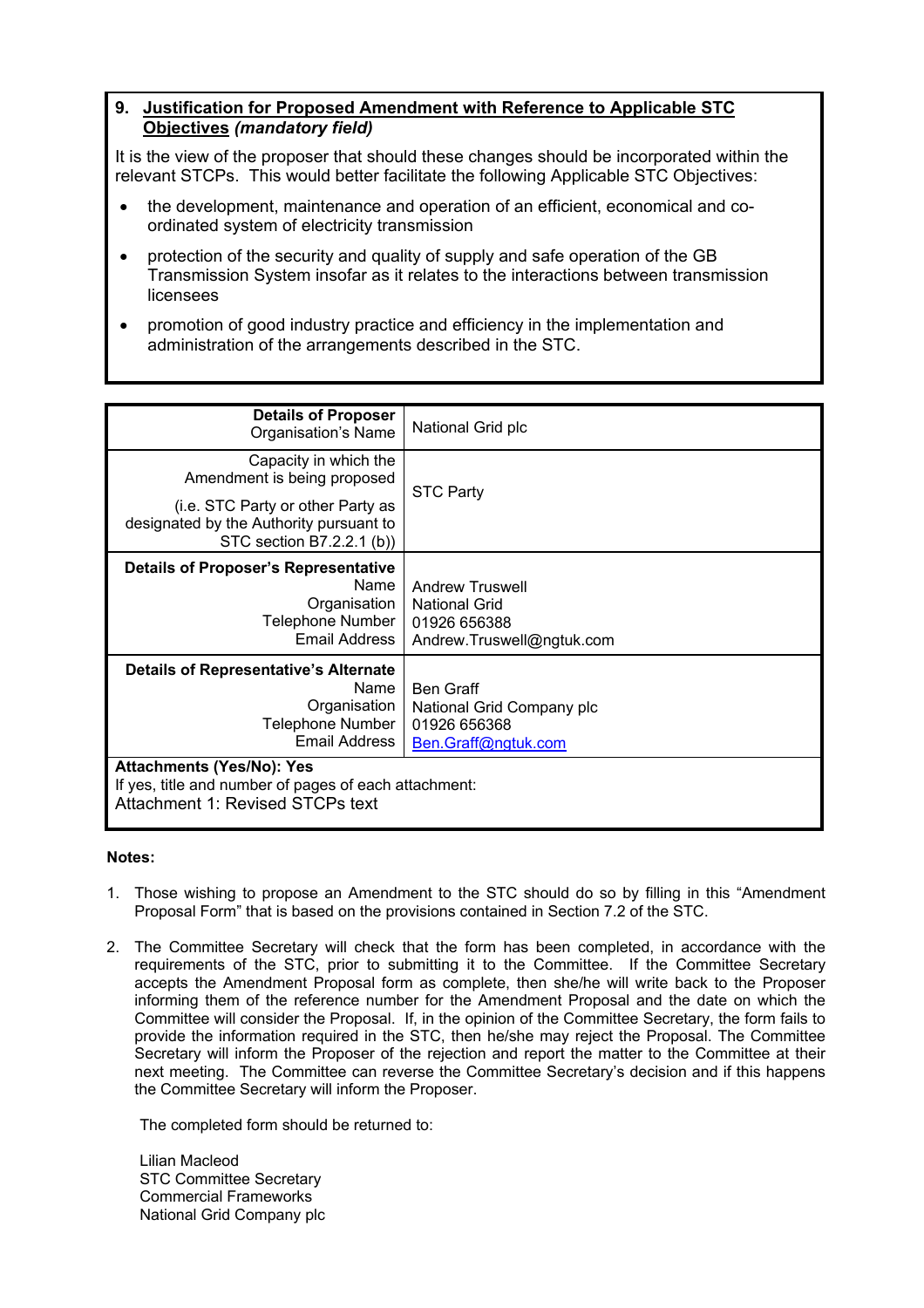NGT House Warwick Technology Park Gallows Hill Warwick, CV34 6DA